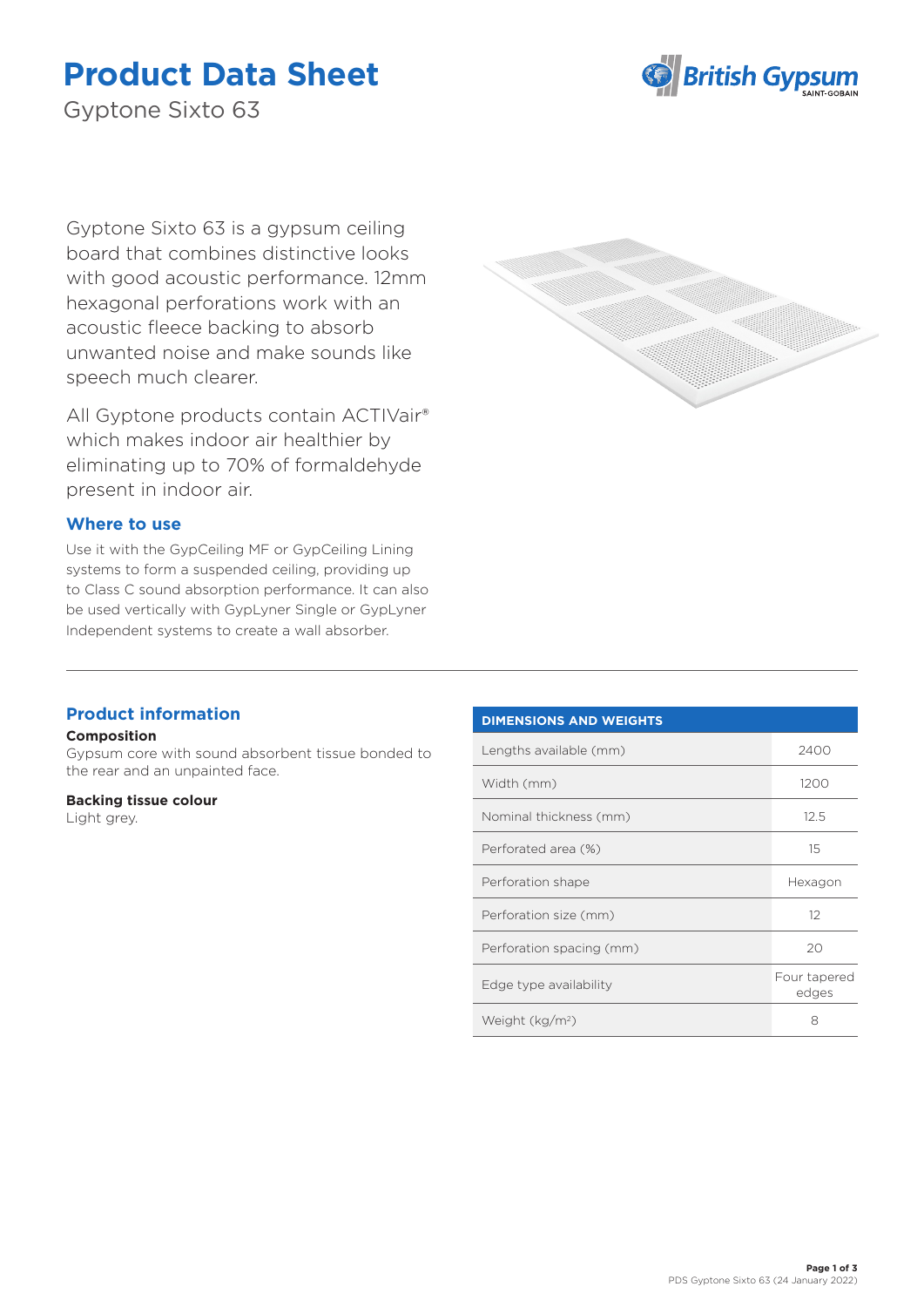# **Product Data Sheet**

Gyptone Sixto 63



# **Performance**

Here we only provide performance information related to the product. Please see the White Book online for system-dependent performance.

## **Standards**

EN 14190:2014.

Declarations of Performance (DoP) available [Click here](https://www.british-gypsum.com/DoP).

| Reaction to fire                          | A2-s1. d0                                       |
|-------------------------------------------|-------------------------------------------------|
| Acoustic absorption class                 | Class C                                         |
| Sound absorption coefficient $(\alpha w)$ | Up to 0.70                                      |
| Specialist performance                    | Contains<br>ACTIVair <sup>®</sup><br>technology |
| Moisture resistance (maximum % RH)        | 70                                              |
| Minimum bending radius (mm)               | 6000                                            |
| Maximum continuous temperature (°C)       | 45                                              |

### **Limitations of use**

Gyptone products should be used in areas with a relative humidity that does not constantly exceed 70% or temperature of 45°C

#### **Fixtures**

Gyptone boards must not be subjected to additional loads. Fixings to the ceiling system must always be made into the metal grid or fixed to structural soffit.

# **Installation guidance**

Please see our White Book online for more information about installing and handling British Gypsum systems.

## **Painting**

Boards have an untreated surface. You should prime them with Gyproc Drywall Primer before coating with matt emulsion paint using a short-haired roller. Don't spray paint boards as this affects their ability to absorb sound.